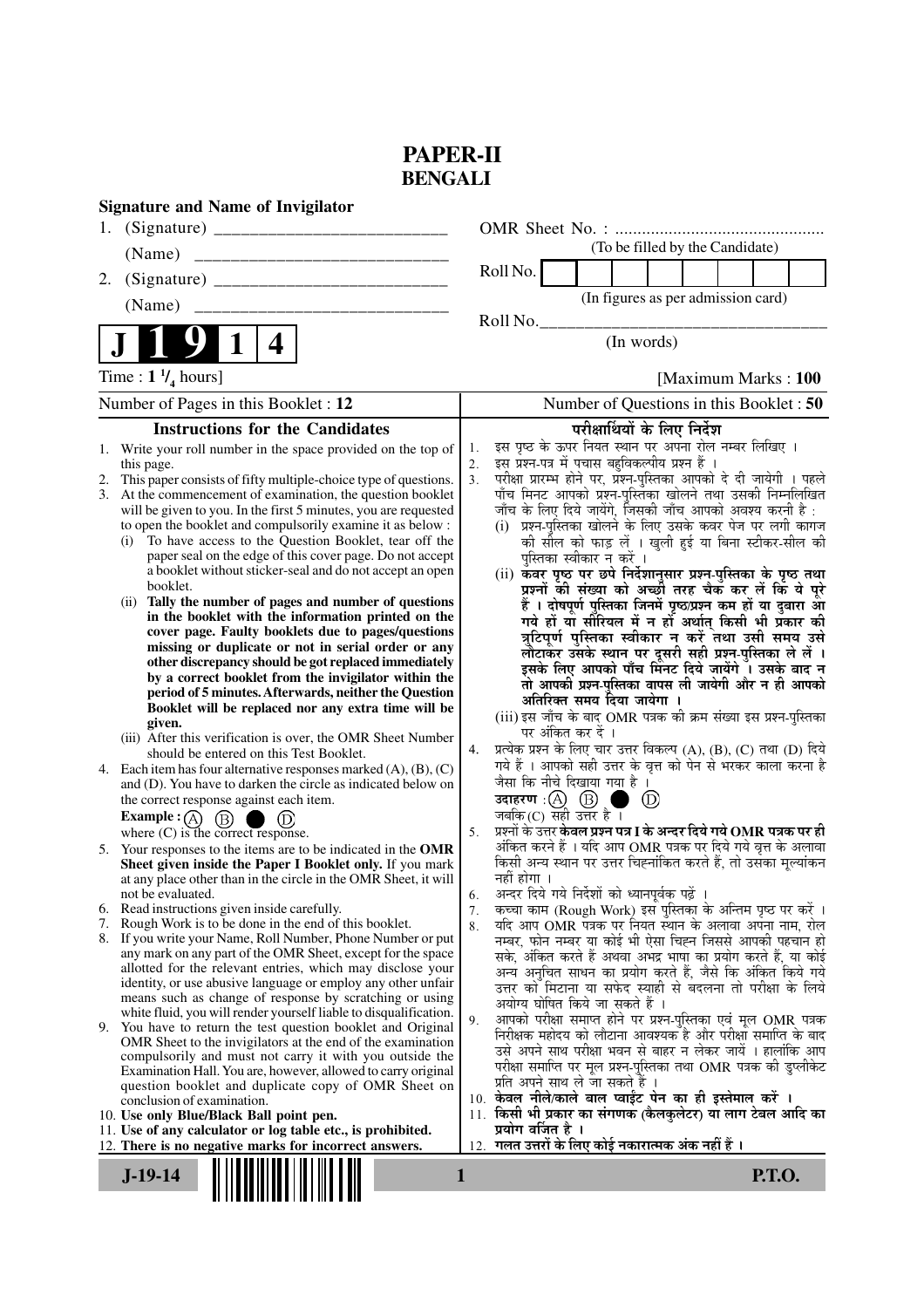## **BENGALI**

### বাংলা

## $Paper - II$

## প্রশ্নপত্র  $\rm II$

- Note: This paper contains fifty (50) objective type questions, each question carrying two (02) marks. Attempt all the questions.
- নির্দেশ : এই প্রশ্নপত্রে পঞ্চাশ টি (50) বিকল্প-সমন্বিত প্রশ্ন আছে । প্রতি প্রশ্নের মান দুই (2) । সব প্রশ্নের উত্তর দিতে হবে ।
- হরপ্রসাদ শাস্ত্রী আবিষ্কৃত চর্যাগীতির সংস্কৃত 1. ভাষায় লেখা টীকার প্রকৃত নাম -
	- (A) মুনিদত্তের টীকা
	- (B) চৰ্য্যাচৰ্য্যটীকা
	- (C) চৰ্য্যাগীতিকোষ বৃত্তি
	- (D) নিৰ্মলগীৱা টীকা
- $2.$ নীচে একটি মন্তব্য ও তার সমর্থনে যুক্তি প্রদর্শন করা হয়েছে ।
	- প্রদত্ত সংকেত থেকে সঠিক উত্তর নির্দেশ করুন :
	- মন্তব্য : চৰ্যাগীতিগুলি বাংলা ভাষা ও সাহিত্যের একমাত্র নিদর্শন ।
	- **যুক্তি :** যেহেতু ভারতবর্ষের বাংলা ব্যতীত পর্বাঞ্চলীয় নব্যভারতীয় ভাষাসমূহের কোনো বৈশিষ্ট্য চৰ্যাগীতিতে নেই ।

## সংকেত:

**Paper-II** 

- $(A)$  মন্তব্য ও যুক্তি দুইই শুদ্ধ
- (B) মন্তব্য ও যুক্তি দুইই অশুদ্ধ
- মন্তব্য শুদ্ধ কিন্তু যুক্তি অশুদ্ধ  $(C)$
- মন্তব্য অশুদ্ধ কিন্তু যুক্তি শুদ্ধ  $(D)$
- প্ৰথম তালিকায় প্রদত্ত প্রেমেন্দ্র মিত্রের  $3.$ কবিতার শিরোনামের সঙ্গে দ্বিতীয় তালিকায় উক্ত কবিতার প্রথম চরণের সামঞ্জস্য বিধান করে সংকেত অবলম্বনে শুদ্ধ উত্তরটি নির্দেশ করুন :
	- ১ম তালিকা ২য় তালিকা i. আমার কথা কেউ সব  $a.$  সত্য জেনে নিয়ে b. কবি  $ii.$  শুধুই বন্য নয়কো, হয়তো মানুষ অন্য কিছু c. জীবনের iii. পাতা চিরদিন নতুনই গান গজাবে
	- $iv$ , কোথায় যাব  $d.$  বরং ভেবেছিলাম হয়নি

যাওয়া

# সংকেত :

|     | a                       | b   | $\mathbf c$ | d   |
|-----|-------------------------|-----|-------------|-----|
| (A) | iii                     | i.  | iv          | ii  |
| (B) | iii                     | i   | ii          | iv  |
| (C) | $\overline{\mathbf{u}}$ | iii | iv          | i   |
| (D) | iv                      | ii  | 1           | 111 |

- আক্ষা না চিহ্নসি তোত্ৰঁ মুগধী গোআলী ।  $\overline{4}$ . শশ্ব চক্ৰ আক্ষে গদা শারঙ্গধরী ।। – উদ্ধতাংশ 'শ্রীকৃষ্ণকীর্তন' কাব্যের যে-খণ্ডে রয়েছে $:$  $(A)$  ভারখণ্ড (B) দানখণ্য
	- (D) নৌকাখণ্ড (C) তাম্বলখণ্ড

## $\overline{2}$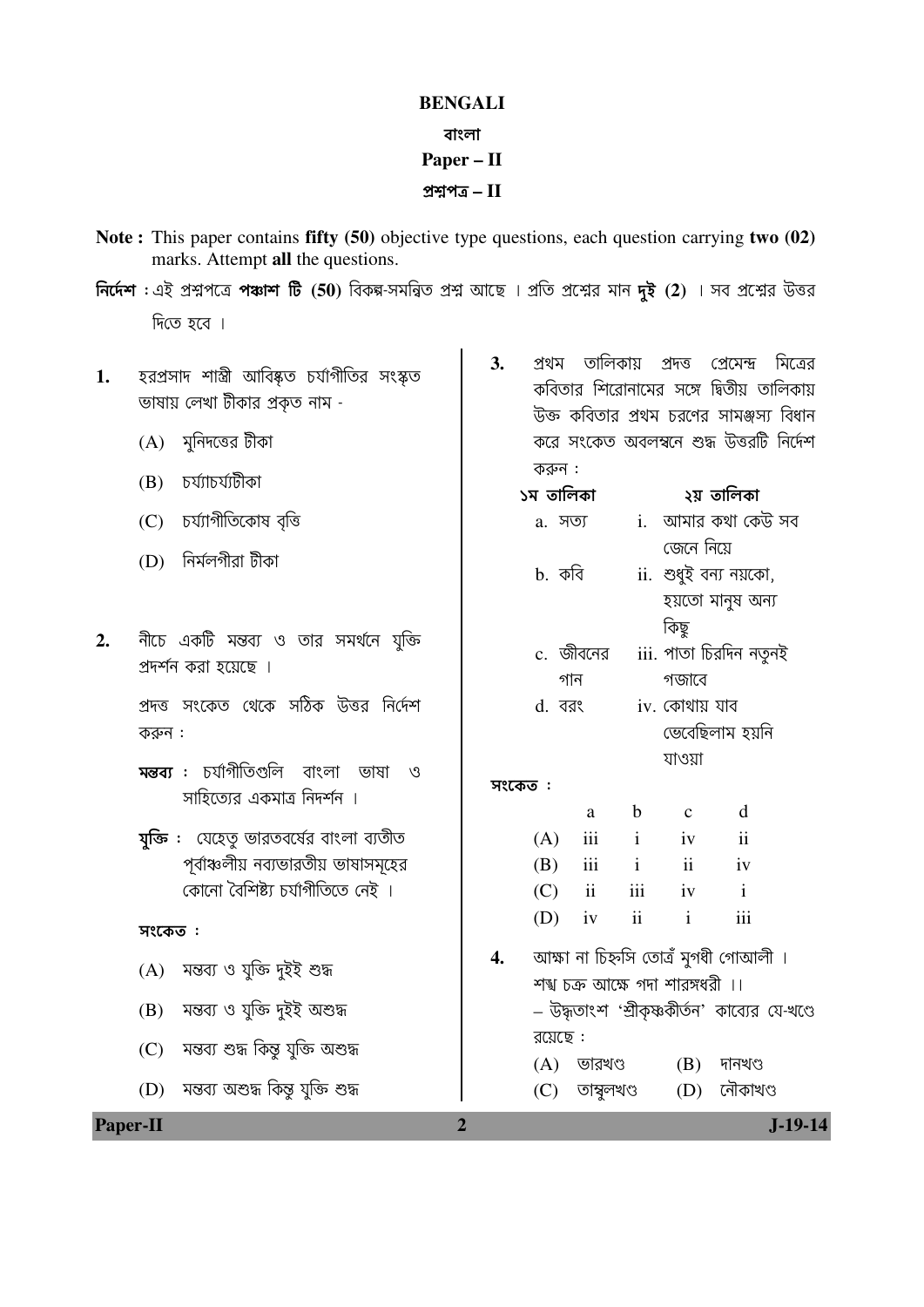| $J-19-14$ |     |                  |                          |                       |                                        | 3 |        |                            |               |                                                          |                          | Paper-II |
|-----------|-----|------------------|--------------------------|-----------------------|----------------------------------------|---|--------|----------------------------|---------------|----------------------------------------------------------|--------------------------|----------|
|           | (D) | iii              | $\mathbf{i}$             | iv                    | $\rm ii$                               |   | (D)    | iv                         | $\mathbf{i}$  | iii                                                      | $\overline{\textbf{ii}}$ |          |
|           | (C) | ii               | $\rm iii$                | iv                    | $\mathbf{i}$                           |   | (C)    | $\overline{\text{iii}}$    | $\mathbf{ii}$ | iv                                                       | $\mathbf{i}$             |          |
|           | (B) | $\mathbf{i}$     | $\rm iii$                | iv                    | $\rm ii$                               |   | (B)    | ii                         | iv            | $\mathbf{i}$                                             | $\,$ iii                 |          |
|           | (A) | iii              | iv                       | $\mathbf{i}$          | $\rm ii$                               |   | (A)    | $\mathbf{i}$               | iii           | iv                                                       | $\mathbf{ii}$            |          |
|           |     | $\mathbf{a}$     | $\mathbf b$              | $\mathbf C$           | d                                      |   |        | $\rm{a}$                   | $\mathbf b$   | $\mathbf{C}$                                             | d                        |          |
| সংকেত:    |     |                  |                          |                       |                                        |   | সংকেত: |                            |               |                                                          |                          |          |
|           |     | লাজ নাহি বাস     |                          |                       |                                        |   |        |                            |               |                                                          | Ward)                    |          |
|           |     |                  |                          |                       | d. হেদে হে নিলাজ বঁধু iv. বিদ্যাপতি    |   |        |                            |               |                                                          | (Segregation             |          |
|           |     | ঘোর              |                          |                       |                                        |   |        | d. কবায়ৎ                  |               |                                                          | $iv.$ সেগ্রেগেসন ওয়ার্ড |          |
|           |     |                  |                          |                       | c.  গগন গরজ ঘন জামিনি   iii. জ্ঞানদাস  |   |        | c. বুৎরু                   |               | iii. ড্রিল                                               |                          |          |
|           |     |                  | সোঙরি পরশ মিঠি           |                       |                                        |   |        | b. নয়াগোল                 |               | $ii.$ লাইফার                                             |                          |          |
|           |     |                  | b. রূপে ভরলো দিঠি        |                       | ii. চণ্ডীদাস                           |   |        | প্ৰথম তালিকা<br>a.  দামুলি |               | i. শিশু                                                  | দ্বিতীয় তালিকা          |          |
|           |     | বিনোদিনী রাধা    |                          |                       |                                        |   |        |                            |               | সংকেতের কোন্টি শুদ্ধ তা চিহ্নিত করুন :                   |                          |          |
|           |     | ১ম তালিকা        |                          | a.  শ্যাম অভিসারে চলু | ২য় তালিকা<br>i. গোবিন্দদাস            |   |        |                            |               | নির্দেশিত অর্থের সামঞ্জস্য বিধান করে প্রদত্ত             |                          |          |
|           |     |                  | উত্তর নির্দেশ করুন :     |                       |                                        |   |        |                            |               | 'জাগরী' উপন্যাসে ব্যবহৃত শব্দ ও তার                      |                          |          |
|           |     |                  |                          |                       | সামঞ্জস্যবিধান করে সংকেত অবলম্বনে সঠিক |   | 10.    |                            |               | প্ৰথম তালিকা ও দ্বিতীয় তালিকায় প্ৰদত্ত                 |                          |          |
| 6.        | ১ম  | তালিকার          |                          | সঙ্গে                 | তালিকার<br>২য়                         |   |        |                            |               |                                                          |                          |          |
|           |     |                  |                          |                       |                                        |   |        |                            |               | (D) টৈতন্য শ্ৰীরূপ গোস্বামীকে                            |                          |          |
|           | (D) | iv               | $\overline{\mathbf{ii}}$ | iii                   | $\mathbf{i}$                           |   | (C)    |                            |               | চৈতন্য রায় রামানন্দকে                                   |                          |          |
|           | (C) | iii              | $\mathbf{i}$             | iv                    | $\overline{\mathbf{u}}$                |   | (B)    |                            |               | বাসুদেব সার্বভৌম চৈতন্যকে                                |                          |          |
|           | (B) | $\mathbf{i}$     | ii                       | iii                   | iv                                     |   |        |                            |               | (A) রায় রামানন্দ চৈতন্যকে                               |                          |          |
|           | (A) | ii               | iii                      | $\mathbf{i}$          | iv                                     |   |        | – মন্তব্যটি করেছেন :       |               |                                                          |                          |          |
|           |     | a                | $\mathbf b$              | $\mathbf C$           | d                                      |   | 9.     |                            |               | রাধাকৃষ্ণ – প্রেমরস জ্ঞানের সীমা ।।                      |                          |          |
| সংকেত :   |     |                  |                          |                       |                                        |   |        |                            |               | যৈছে শুনিল তৈছে তোমার মহিমা ।                            |                          |          |
|           |     |                  | সোঙরি পরশ মিঠি           |                       |                                        |   | (D)    | পুরুষোত্তম                 |               |                                                          |                          |          |
|           |     | d. রূপে ভরল দিঠি |                          |                       | iv. শ্রীকৃষ্ণের রূপ                    |   |        | (C) মুকুন্দ                |               |                                                          |                          |          |
|           |     | রণিত মণিমঞ্জির   |                          |                       |                                        |   | (B)    | বনমালী                     |               |                                                          |                          |          |
|           |     |                  | c.  অরুণিত চরণে          |                       | iii. শ্রীরাধার পূর্বরাগ                |   | (A)    | শ্রীধর                     |               |                                                          |                          |          |
|           |     |                  | তনু তনু জ্যোতি           |                       |                                        |   |        |                            |               | গৌরাঙ্গের বিবাহের ঘটক ছিলেন -                            |                          |          |
|           |     |                  | b.  যাহাঁ যাঁহা নিকসই    |                       | ii. অনুরাগ                             |   | 8.     |                            |               | 'চৈতন্যভাগবত' অনুযায়ী লক্ষ্মীদেবীর সঙ <mark>্গ</mark> ে |                          |          |
|           |     | অঙ্গের লাবনি     | a.  ঢর ঢর কাঁচা          |                       | i.  শ্রীকৃষ্ণের পূর্বরাগ               |   | (D)    | মালিনী                     |               |                                                          |                          |          |
|           |     | প্ৰথম তালিকা     |                          |                       | দ্বিতীয় তালিকা                        |   | (C)    | ভাট                        |               |                                                          |                          |          |
|           |     | নির্দেশ করুন :   |                          |                       |                                        |   |        | $(B)$ সুন্দর               |               |                                                          |                          |          |
|           |     |                  |                          |                       | রসপর্যায়ের তা প্রদত্ত সংকেত অবলম্বনে  |   | (A)    | রাজা                       |               |                                                          |                          |          |
|           |     |                  |                          |                       | সামঞ্জস্যবিধান করে কোন্ পদটি কোন্      |   |        |                            |               | অন্নদামঙ্গল কাব্যে কথাটি বলেছেন –                        |                          |          |
| 5.        |     |                  | প্রথম তালিকার সঙ্গে      |                       | দ্বিতীয় তালিকার                       |   | 7.     |                            |               | 'ভূপ মৈঁ তিহারি ভট্ট কাঞ্চিপুর জায়কে' -                 |                          |          |
|           |     |                  |                          |                       |                                        |   |        |                            |               |                                                          |                          |          |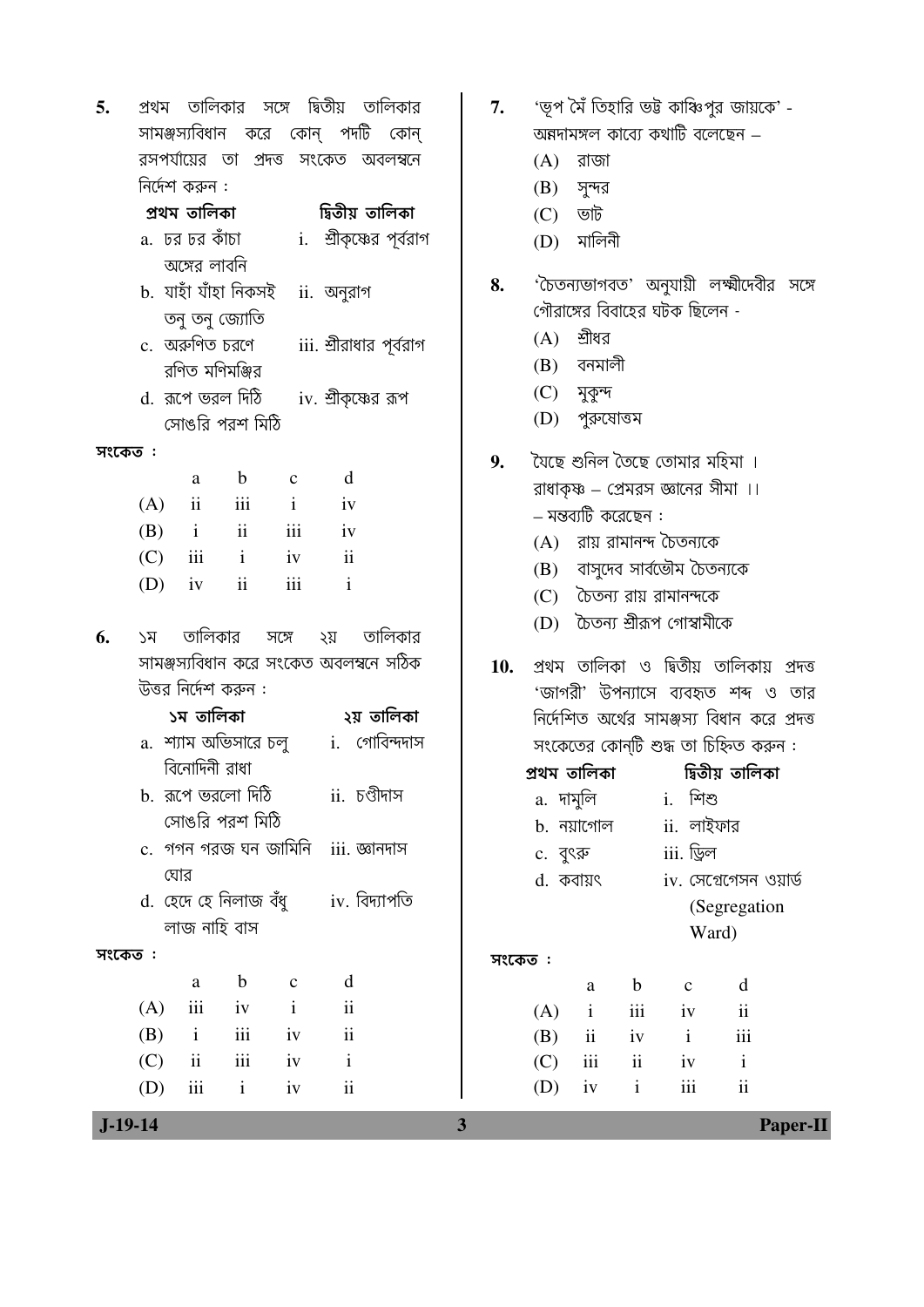| 11.      | কৃত্তিবাসের কাব্যে মহীরাবণের পূর্বজন্ম বৃত্তান্ত            |                         | <b>14. "নিরঞ্জন সৃষ্টি নর রতন অমূল</b> ।                    |
|----------|-------------------------------------------------------------|-------------------------|-------------------------------------------------------------|
|          | বলেছিলেন -                                                  |                         | ত্রিভুবনে কেহ নাহি নর সমতুল ।।"                             |
|          | (A)<br>ৱহ্মা                                                |                         | মানবতাবাদের এই ছত্র দুটি আছে:                               |
|          | বিষ্ণু<br>(B)                                               |                         | (A) চণ্ডীদাসের পদাবলীতে                                     |
|          | (C)<br>মহেশ্বর                                              |                         | লোরচন্দ্রানী ও সতীময়না কাব্যে<br>(B)                       |
|          | (D)<br>ইন্দ্ৰ                                               |                         | (C) অন্নদামঙ্গল কাব্যে                                      |
|          |                                                             |                         | (D) পদ্মাবতী কাব্যে                                         |
| 12.      | তালিকার<br>তালিকার<br>সঙ্গে<br>২য়<br>১ম                    | 15.                     | 'নতভাবে রক্ষোমন্ত্রী কহিলা উত্তরি' :-                       |
|          | সামঞ্জস্যবিধান করে প্রদত্ত সংকেত অবলম্বনে                   |                         | - রক্ষোমন্ত্রী হলেন :                                       |
|          | সঠিক উত্তর নির্দেশ করুন :                                   |                         | ধৃশ্ৰাক্ষ<br>(A)                                            |
|          |                                                             |                         | বজ্ৰ দংষ্ট্ৰ<br>(B)                                         |
|          | কালীদাসী মহাভারতে                                           |                         | (C)<br>অকম্পন                                               |
|          | বৰ্ণিত :                                                    |                         | (D)<br>সারণ                                                 |
|          | a. কর্ণকুন্তী          i.   উদ্যোগ পর্ব                     | 16.                     | ১ম তালিকায় প্রদত্ত 'বৃত্রসংহার' কাব্যের                    |
|          | সংবাদ                                                       |                         | সর্গনামের সঙ্গে ২য় তালিকায় প্রদত্ত সর্গের                 |
|          | b. ভীম কর্তৃক ii. বন পর্ব                                   |                         | বিষয়বস্তুর সামঞ্জস্য নির্ণয় করে সংকেত থেকে                |
|          | কীচক বধ                                                     |                         | সঠিক উত্তর নির্দেশ করুন :                                   |
|          | iii. বিরাট পর্ব<br>c. শকুন্তলার                             |                         | ১ম তালিকা<br>২য় তালিকা                                     |
|          | উপাখ্যান                                                    |                         | a. পঞ্চদশ সর্গ     i.   বজ্রের নির্মাণ                      |
|          | d. রামকর্তৃক iv. আদি পর্ব                                   |                         | b. সপ্তদশ সৰ্গ<br>ii.  স্বর্গমারে সুরাসুরের                 |
|          | রাবনবধ                                                      |                         | যুদ্ধ ও অসুরের                                              |
| সংকেত:   |                                                             |                         | পরাভব                                                       |
|          | $\mathbf b$<br>d<br>a<br>$\mathbf c$                        |                         | c. ঊনবিংশ সৰ্গ<br>iii. রুদ্রপীড়ের                          |
|          | $\mathbf{ii}$<br>(A)<br>$\mathbf{i}$<br>iii<br>iv           |                         | যুদ্ধযাত্ৰা<br>iv. রুদ্রপীড়ের রণ<br>d. বিংশ সৰ্গ           |
|          | iii<br>$\mathbf{ii}$<br>iv<br>(B)<br>$\,$ i                 | সংকেত:                  |                                                             |
|          | $\rm ii$<br>(C)<br>iii<br>iv<br>$\mathbf{i}$                |                         | d<br>$\mathbf b$<br>$\mathbf C$<br>$\rm{a}$                 |
|          | iii<br>(D)<br>$\overline{\mathbf{u}}$<br>$\mathbf{i}$<br>iv |                         | $\mathbf{i}$<br>iii<br>$\rm ii$<br>(A)<br>iv                |
|          |                                                             |                         | iii<br>$\rm ii$<br>$\mathbf{i}$<br>(B)<br>iv                |
| 13.      | যাহার নাহিক লজ্জা কি ফল গঞ্জনা ।                            |                         | (C)<br>$\overline{\mathbf{u}}$<br>iii<br>iv<br>$\mathbf{i}$ |
|          | তস্করেত ধর্মকথা বেশ্যাকে ভর্ৎসনা ।।                         |                         | iii<br>ii<br>$\mathbf{i}$<br>(D)<br>iv                      |
|          |                                                             | 17.                     | 'বত্রসংহার'<br>ইন্দ্ৰ<br>কাব্যের<br>নায়ক<br>প্ৰথম          |
|          | – এই সুবচনটি আছে :                                          |                         | দৃশ্যমান হয়েছেন -                                          |
|          | মুকুন্দচক্রবর্তীর কাব্যে<br>(A)                             |                         | চতুৰ্থ সৰ্গে<br>(A)                                         |
|          | আলাওলের কাব্যে<br>(B)                                       |                         | প্ৰথম সৰ্গে<br>(B)                                          |
|          | দৌলতকাজীর কাব্যে<br>(C)                                     |                         | (C)<br>সপ্তম সৰ্গে                                          |
|          | (D)<br>ভারতচন্দ্রের কাব্যে                                  |                         | তৃতীয় সর্গে<br>(D)                                         |
| Paper-II |                                                             | $\overline{\mathbf{4}}$ | $J-19-14$                                                   |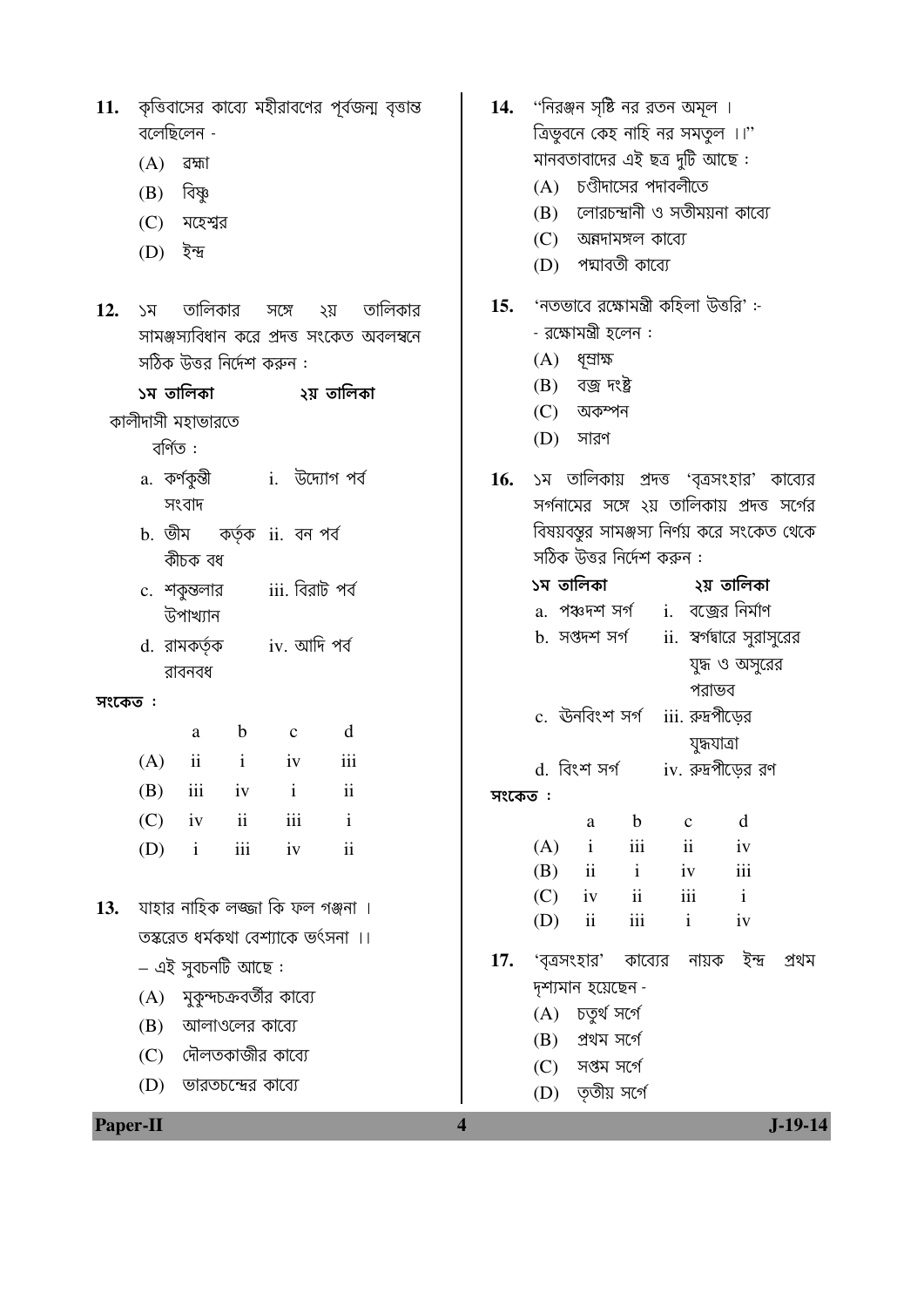- 'আনন্দলহরীর' শঙ্করাচার্যের 18. সঙ্গে বিহারীলালের 'সারদামঙ্গল'কে এক শ্রেণীভূক্ত করেছেন –
	- $(A)$  রবীন্দ্রনাথ
	- $(B)$  দ্বিজেন্দ্ৰনাথ
	- (C) জ্যোতিরিন্দ্রনাথ
	- (D) বলেন্দ্ৰনাথ
- $19.$  মধুসদনের জীবিতকালের মধ্যে প্রকাশিত 'কৃষ্ণকুমারী' নাটকের শেষ সংস্করণ হল:
	- (A) দ্বিতীয় সংস্করণ
	- $(B)$  ততীয় সংস্করণ
	- (C) চতুৰ্থ সংস্করণ
	- $(D)$  ষষ্ঠ সংস্করণ
- 'বিধবা বিবাহ প্ৰচলিত হওয়া উচিত কিনা 20. এতদ্বিষয়ক বিচার 'প্রবন্ধ থেকে একটি মন্তব্য ও তার সমর্থনে যক্তি দেওয়া হল । প্রদত্ত সংকেত থেকে সঠিক উত্তরটি নির্দেশ করুন : **মন্তব্য :** কলিযুগে বিবাহিতা বিধবার গর্ভে
	- স্বয়ং উৎপাদিত পূত্ৰকে পৌনৰ্ভব না বলিয়া ঔরস বলিয়া গণনা করিতে হইরেক ।
	- কেননা পরাশর সংহিতাতে  $\mathbb{R}^2$ যক্তি 'পৌনর্ভব' শব্দের ব্যবহার নিষিদ্ধ ।

- (A) মন্তব্য ও যুক্তি দুটিই শুদ্ধ
- (B) মন্তব্য ও যুক্তি দুটিই অশুদ্ধ
- (C) মন্তব্য অশুদ্ধ কিন্তু যুক্তি শুদ্ধ
- (D) মন্তব্য শুদ্ধ কিন্তু যুক্তি অশুদ্ধ
- 'কৃষ্ণকান্তের উইল' উপন্যাসে  $21.$ ৱাসবিহারী দে-র নিবাস ছিল –
	- $(A)$  হরিদ্রাগ্রাম
	- $(B)$  বরাহনগর
	- $(C)$  রাজগ্রাম
	- $(D)$  যশোর

 $J-19-14$ 

- 22.  $\cdot$ সোনে কি চানা সোনে কি দানা/মট্টি কেঁও সেরেফ খয়ের মে ।' এই কথাগুলির বক্তা ও শ্রোতা যথাক্রমে : (A) নির্মলকুমারী যোধপুরী
	- (B) জেবউন্নিসা উদিপরী
	- (C) নির্মলকুমারী চঞ্চলকুমারী
	- (D) দরিয়া বিবি মবারক
- পরাশর কলিয়গের বিধবাদিগের পক্ষে যে তিন 23. বিধি দিয়েছিলেন তা হল –
	- $(A)$  সহগমন, ৱহ্মচৰ্য, তপস্যা
	- $(B)$  সহমরণ, সন্ন্যাস, ব্রহ্মচর্য
	- (C) বিবাহ, ৱহ্মচৰ্য, সহগমন
	- (D) বিবাহ, সহমরণ, সন্ন্যাস
- ঈশ্বরচন্দ্র গুপ্তের জীবনচরিত ও কবিতা 24. সংগ্রহের জন্য পাঠকদের ধন্যবাদের পাত্র হলেন $-$ 
	- $(A)$  রাজেন্দ্রলাল মিত্র
	- (B) গোপালচন্দ্র মুখোপাধ্যায়
	- $(C)$  দীনবন্ধ মিত্ৰ
	- (D) প্যারীচাঁদ মিত্র
- প্রথম ও দ্বিতীয় তালিকায় প্রদত্ত 'বঙ্গদেশের  $25.$ কৃষক' প্রবন্ধের পরিচ্ছেদ ও তার শিরোনামের সামঞ্জস্যবিধান করে প্রদত্ত সংকেত থেকে উত্তর নির্দেশ করুন :
- প্ৰথম তালিকা দ্বিতীয় তালিকা a. প্রথম পরিচ্ছেদ i. জমীদার  $h$  দ্বিতীয ii. প্ৰাকৃতিক নিয়ম পরিচ্ছেদ c. ততীয় iii. আইন পরিচ্ছেদ d. চতুর্থ পরিচ্ছেদ iv. দেশের শ্রীবৃদ্ধি সংকেত:  $\mathbf d$  $\mathbf b$  $\mathbf{c}$ a  $(A)$  $\mathbf{i}$ iii  $iv$  $\mathbf{ii}$ (B)  $iv$  $\mathbf{i}$  $\mathbf{ii}$ iii  $\mathbf{i}$  $(C)$ iii  $\mathbf{ii}$  $iv$ (D)  $\mathbf{i}$ iii  $\overline{\mathbf{1}}$  $iv$

 $\overline{\mathbf{5}}$ 

Paper-II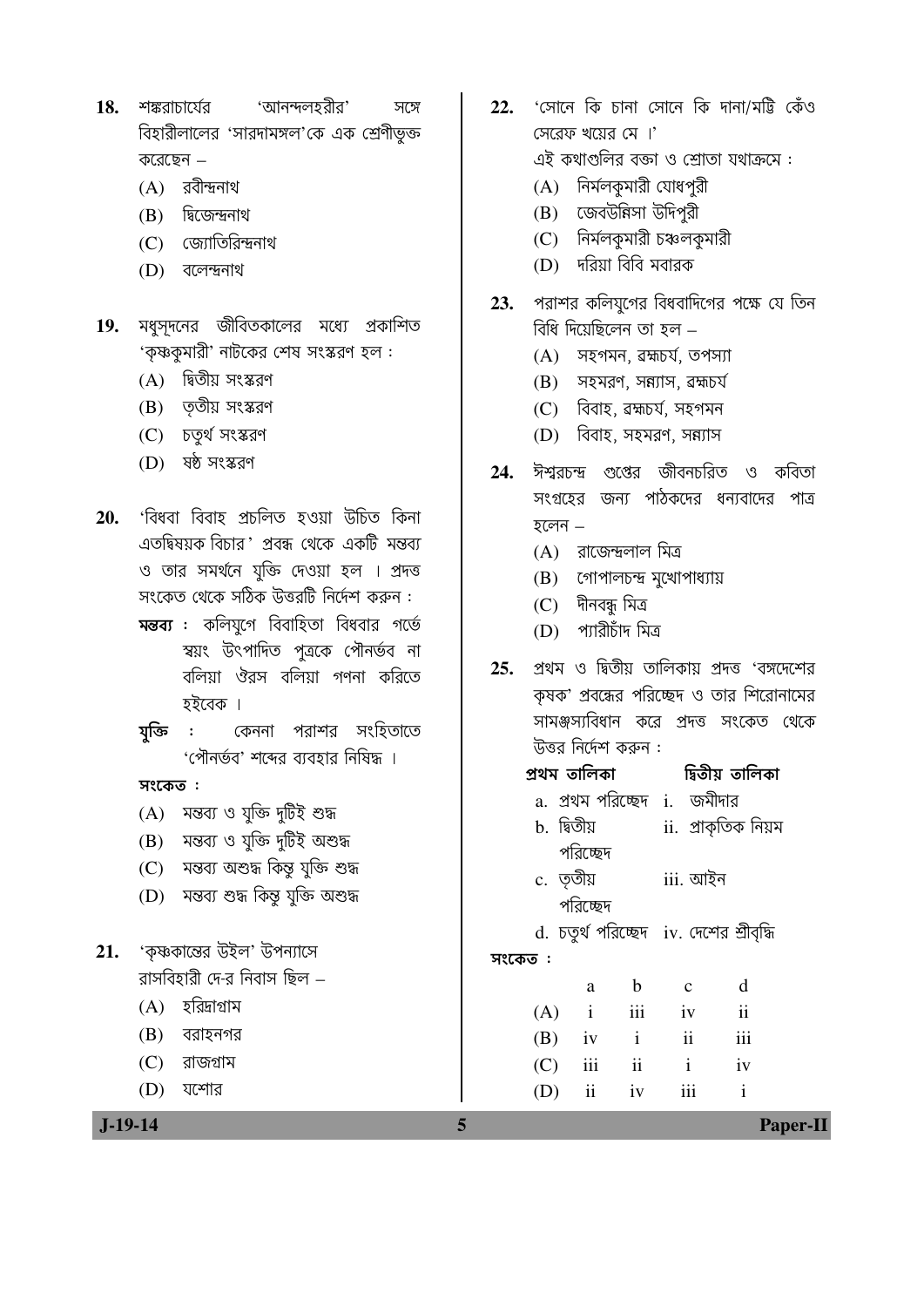| 26.             | '           মিনিট মাত্র রয়েছে  সময়            | 29. |           |                   |                     |                                                   | 'শ্রীকৃষ্ণকীর্তন' কাব্যের কোন্খণ্ডে কয়টি                                      |           |
|-----------------|-------------------------------------------------|-----|-----------|-------------------|---------------------|---------------------------------------------------|--------------------------------------------------------------------------------|-----------|
|                 | কথা যদি থাকে কিছু বলো চট্পট্ ।' – 'হিং          |     |           |                   |                     |                                                   | সংস্কৃত শ্লোক তা ১ম তালিকার সঙ্গে ২য়                                          |           |
|                 | টিং ছট' কবিতা থেকে উদ্ধৃত প্রথম চরণের           |     |           |                   |                     |                                                   | তালিকার সামঞ্জস্যবিধান করে প্রদত্ত সংকেত                                       |           |
|                 | শূন্যস্থানে যে শব্দটি বসবে :                    |     |           |                   | থেকে নির্দেশ করুন : |                                                   |                                                                                |           |
|                 | (A)<br>পনেরো                                    |     | ১ম তালিকা |                   |                     |                                                   | ২য় তালিকা                                                                     |           |
|                 | (B)<br>সতেরো                                    |     |           | a. দান খণ্ডে      |                     | $i.$ $\mathcal{D}\mathbb{D}$                      |                                                                                |           |
|                 | $(C)$ আঠারো                                     |     |           | b. বৃন্দাবন খণ্ডে |                     | ii. ১৯টি                                          |                                                                                |           |
|                 | (D)<br>কয়েক                                    |     |           | c. বংশীখণ্ডে      |                     | $\overline{\text{iii}}$ . 8 $\overline{\text{b}}$ |                                                                                |           |
| 27.             | 'কালান্তর' গ্রন্থ থেকে উদ্ধৃত নীচের মন্তব্যের   |     |           | d. রাধাবিরহে      |                     | $iv.$ ২০টি                                        |                                                                                |           |
|                 | সমর্থনে কয়েকটি শুদ্ধ ও অশুদ্ধ কারণ             |     | সংকেত:    |                   |                     |                                                   |                                                                                |           |
|                 | দর্শানো হয়েছে । প্রদত্ত সংকেত থেকে শুদ্ধ       |     |           | a                 | $\mathbf b$         | $\mathbf{C}$                                      | d                                                                              |           |
|                 | উত্তরটি নির্দেশ করুন :                          |     | (A)       | iii               | $\mathbf{i}$        | $\mathbf{ii}$                                     | iv                                                                             |           |
|                 | ''আগুন লাগলে আগুন নেবানো চাই একথাটা             |     | (B)       | $\mathbf{i}$      | iv                  | iii                                               | $\mathbf{ii}$                                                                  |           |
|                 | দুর্বোধ নয় । কিন্তু দুরূহ হচ্ছে" –             |     | (C)       | iv                | iii                 | $\mathbf{i}$                                      | $\mathbf{ii}$                                                                  |           |
|                 | কোনটা আগুন সেইটে স্থির করা,<br>a.               |     | (D)       | $\mathbf{ii}$     | $\mathbf{i}$        | iv                                                | iii                                                                            |           |
|                 | তারপরে স্থির করতে হবে কোনটা জল ।                |     |           |                   |                     |                                                   |                                                                                |           |
|                 | ছাইটাকে আগুন বলা যায় না ।<br>$\mathbf b$ .     |     |           |                   |                     |                                                   |                                                                                |           |
|                 | চরকার সুতো কিংবা তাঁতের কাপড়<br>$\mathbf{c}$ . | 30. |           |                   |                     |                                                   | ১ম তালিকার সঙ্গে ২য় তালিকার সামঞ্জস্য-<br>বিধান করে সংকেত অবলম্বনে সঠিক উত্তর |           |
|                 | ব্যবহার করা যে যাচ্ছেনা তার কারন                |     |           | নির্দেশ করুন :    |                     |                                                   |                                                                                |           |
|                 | সেটা আগুন নয়, সেটা ছাইয়ের একটা                |     |           |                   |                     |                                                   |                                                                                |           |
|                 | অংশ অর্থাৎ আগুনের চরম ফল ।                      |     |           | ১ম তালিকা         |                     |                                                   | ২য় তালিকা                                                                     |           |
|                 | বিদেশি আমাদের রাজা এটাও আগুন<br>d.              |     |           |                   | a.  মাতালদের ঐ      |                                                   | i. কবি-রানী                                                                    |           |
|                 | নয়, এটা ছাই নয়, এটা জল ।                      |     |           |                   | ভাঁটিশালায় নটিনী   |                                                   |                                                                                |           |
|                 | সংকেত:                                          |     |           | আজ বীনাপানি       |                     |                                                   |                                                                                |           |
|                 | $\mathbf b$<br>d<br>$\mathbf c$<br>a            |     |           |                   |                     |                                                   | b. তুমি আমায় ভালোবাস ii. পথের দিশা                                            |           |
|                 | (A) শুদ্ধ অশুদ্ধ শুদ্ধ<br>অশুদ্ধ                |     |           |                   | তাই তো আমি কবি      |                                                   |                                                                                |           |
|                 | (B) অশুদ্ধ অশুদ্ধ<br>শুদ্ধ<br>শুদ্ধ             |     |           |                   |                     | c.  এই হৃদয়ের চেয়ে বড়                          | iii. নারী                                                                      |           |
|                 | (C)<br>শুদ্ধ<br>অশুদ্ধ<br>শুদ্ধ<br>অশুদ্ধ       |     |           |                   | কোন মন্দির-কাবা নাই |                                                   |                                                                                |           |
|                 | $(D)$ অশুদ্ধ শুদ্ধ<br>অশুদ্ধ<br>শুদ্ধ           |     |           |                   |                     |                                                   | d. পীড়ন করিলে সে পীড়ন iv. সাম্যবাদী                                          |           |
| 28.             | 'নারীর বচনে মধু, হৃদয়েতে হলাহল,                |     |           |                   | এসে পীড়া দেবে      |                                                   |                                                                                |           |
|                 | অধরে পিয়ায় সুধা, চিত্তে জ্বালে দাবানল'        |     |           | তোমাকেই           |                     |                                                   |                                                                                |           |
|                 | ভর্তৃহরির এই কথা 'রাজা ও রানী' নাটকে            |     | সংকেত :   |                   |                     |                                                   |                                                                                |           |
|                 | বলেছিলেন –                                      |     |           | a                 | $\mathbf b$         | $\mathbf C$                                       | d                                                                              |           |
|                 | বিক্রমদেব<br>(A)                                |     | (A)       | iii               | iv                  | $\mathbf{i}$                                      | $\overline{\mathbf{u}}$                                                        |           |
|                 | (B)<br>দেবদত্ত                                  |     | (B)       | ii                | $\mathbf{i}$        | iv                                                | iii                                                                            |           |
|                 | (C) কুমারসেন                                    |     | (C)       | $\mathbf{i}$      | ii                  | $\rm iii$                                         | iv                                                                             |           |
|                 | (D)<br>শংকর                                     |     | (D)       | iv                | iii                 | $\mathbf{i}$                                      | $\overline{\mathbf{u}}$                                                        |           |
|                 |                                                 |     |           |                   |                     |                                                   |                                                                                |           |
| <b>Paper-II</b> |                                                 | 6   |           |                   |                     |                                                   |                                                                                | $J-19-14$ |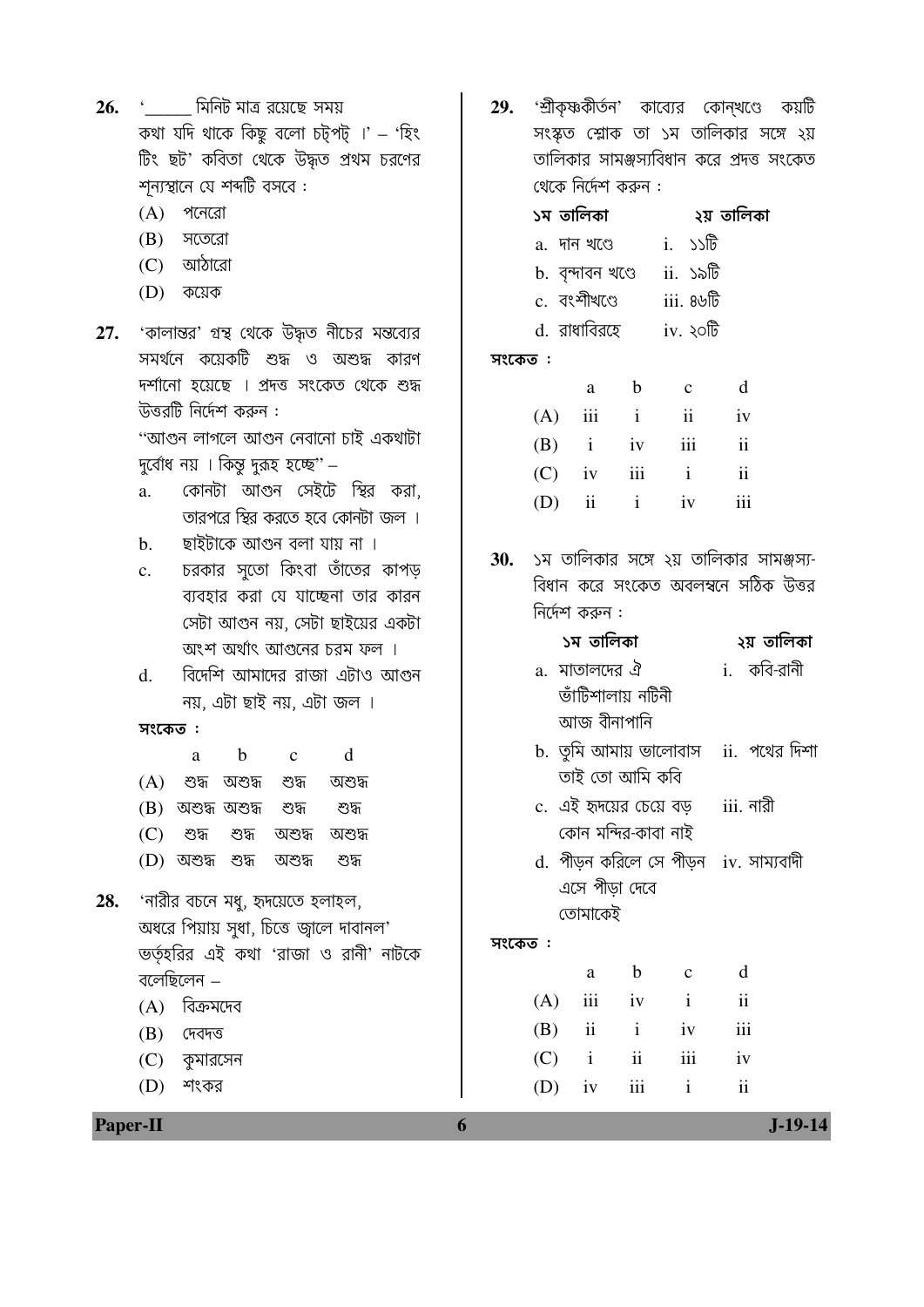| 31. 'চেনামহল' উপন্যাস থেকে কয়েকটি শুদ্ধ ও |
|--------------------------------------------|
| অশুদ্ধ তথ্য দেওয়া হয়েছে । সংকেত থেকে     |
| শুদ্ধ উত্তরটি নির্দেশ করুন :               |

- সগাঙ্ক অতিমাত্রায় আড্ডাপ্রিয় ও  $a$ . সামাজিক মানুষ ।
- বিশ-পঁচিশ টাকা হাতখরচ রেখে পুরো  $<sub>b</sub>$ .</sub> টাকাটাই মৃগাষ্ক সংসারে দেয় ।
- অবনীমোহন সংসারে  $\mathbf{c}$ . একনায়কত্ব চেয়েছিলেন ।
- নাওয়া-খাওয়ার ব্যাপারে অবনীমোহন  $\mathbf{d}$ . অতান্ত-নিয়ম মেনে চলেন ।

|     | a         | h      | $\mathcal{C}$ | d      |
|-----|-----------|--------|---------------|--------|
| (A) | শুদ্ধ     | শুদ্ধ  | অশুদ্ধ        | শেস    |
| (B) | শুদ্ধ     | অশুদ্ধ | অশুদ্ধ        | শুদ্ধ  |
| (C) | অশুদ্ধ    | অশুদ্ধ | শুদ্ধ         | শেস    |
|     | (D) শুদ্ধ | শুদ্ধ  | অশুদ          | অশুদ্ধ |

32. প্রথম তালিকায় প্রদত্ত 'চৈতন্যচরিতামৃত' কাব্যের আদি লীলার পরিচ্ছেদ গুলির সঙ্গে দ্বিতীয় তালিকায় প্ৰদত্ত পরিচ্ছেদ-নামের সামঞ্জস্যবিধান করে প্রদত্ত সংকেত থেকে সঠিক উত্তরটি নির্দেশ করুন :

| প্ৰথম তালিকা |                                |                          |                     | াদ্বতীয় তাালকা                        |  |  |
|--------------|--------------------------------|--------------------------|---------------------|----------------------------------------|--|--|
|              | a. পঞ্চম                       |                          |                     | i. পঞ্চতত্বাৰ্থ                        |  |  |
|              | পরিচ্ছেদ                       |                          |                     | নিরূপর্ণং                              |  |  |
|              |                                |                          |                     | b. সপ্তম পরিচ্ছেদ  ii. কৈশোর লীলাসূত্র |  |  |
|              |                                |                          |                     | বৰ্ণনং                                 |  |  |
|              | c. মোড়শ                       |                          |                     | iii. শ্ৰী নিত্যানন্দ তত্ব              |  |  |
|              | পরিচ্ছেদ                       |                          |                     | নিরূপর্ণং                              |  |  |
|              | d. দশম পরিচ্ছেদ iv. মূলস্কন্ধ- |                          |                     |                                        |  |  |
|              |                                |                          |                     | শাখাগণনং                               |  |  |
| সংকেত :      |                                |                          |                     |                                        |  |  |
|              | a                              | b                        | $\mathbf{C}$        | d                                      |  |  |
| (A)          | $\mathbf{i}$                   | iv                       | $\ddot{\mathbf{i}}$ | iii                                    |  |  |
|              | $(B)$ iv                       | $\overline{\mathbf{ii}}$ | iii                 | $\mathbf{i}$                           |  |  |
| (C)          | iii                            | $\mathbf{i}$             | $\mathbf{ii}$       | iv                                     |  |  |
| (D)          | $\mathbf{ii}$                  | $\mathbf{iii}$           | $\mathbf{1}$        | iv                                     |  |  |

33. 'ইছামতী' উপন্যাস অনুসারে ১ম ও ২য় তালিকার মধ্যে সামঞ্জস্য বের করে সংকেত অনুসারে শুদ্ধ উত্তর দিন :

|    | ୬ ଏଠାା କରା                          | २३ ७॥नक        |
|----|-------------------------------------|----------------|
| a. | সুন্দরী একসময়ে বেশ <b>া.</b> কুসুম |                |
|    | ভালোই ছিল, এখন                      |                |
|    | যৌবন সামান্য একটু                   |                |
|    | পশ্চিমে হেলে                        |                |
|    | পড়েছে ।                            |                |
|    | $\overline{r}$                      | $\overline{C}$ |

- b. সেয়েটার চোখে ভারি ii. তিলোত্তমা শান্ত, সরল দৃষ্টি ।
- c. তুমি হলে দেবী, iii. গয়া মেম তোমাকে চিনতে আমার দেরী নেই ।
- d. সর্বাঙ্গের সুঠাম গড়নে iv. নিস্তারিনী ও অনেক ভদ্রঘরের সুন্দরীকে হার মানায় ।

সংকেত:

|     | a  | b   | с  | d   |
|-----|----|-----|----|-----|
| (A) |    | 11  | iv | 111 |
| (B) | iv |     | 11 | 111 |
| (C) | iv | 111 |    | 11  |
| (D) |    | 1V  | 11 | 111 |

- 'বাঙালী জীবনে রমণী' গ্রন্থ অবলম্বনে শুদ্ধ-**34.** অশুদ্ধ কিছু মন্তব্য দেওয়া হয়েছে । এবার প্রদত্ত সংকেত থেকে সঠিক উত্তরটি নির্দেশ করুন :
	- অশ্মীলতা পুরুষের স্বাভাবিক বাঁদরামি; a. মেয়েদের এটা স্বভাবত আসেনা ।
	- মহাভারতের কাম স্বাভাবিক, এতে b. লজ্জা আছে, কিন্তু শক্তি নেই ।
	- <sup>∙</sup>গীতগোবিন্দ' কে শৃঙ্গার রসের  $c_{\cdot}$ আলৌকিক কবিতা ভিন্ন আর কিছু বলে স্বীকার করিনি ।
	- মহাত্মা গান্ধী কাম নিয়ে যে বাডাবাডি  $d_{\cdot}$ করেছেন তা হিন্দুধর্ম থেকে আসেনি ।

সংকেত:

 $\overline{7}$ 

|     | а      | h      | C      | d      |  |
|-----|--------|--------|--------|--------|--|
| (A) | শুদ্ধ  | অশুদ্ধ | শুদ্ধ  | অশুদ্ধ |  |
| (B) | অশুদ্ধ | শুদ    | অশুদ্ধ | শুদ্ধ  |  |
| (C) | শুদ্ধ  | অশুদ্ধ | অশুদ্ধ | শুদ্ধ  |  |
| (D) | অশুদ্ধ | শুদ্ধ  | শুদ্ধ  | অশুদ্ধ |  |

 $J-19-14$ 

**Paper-II**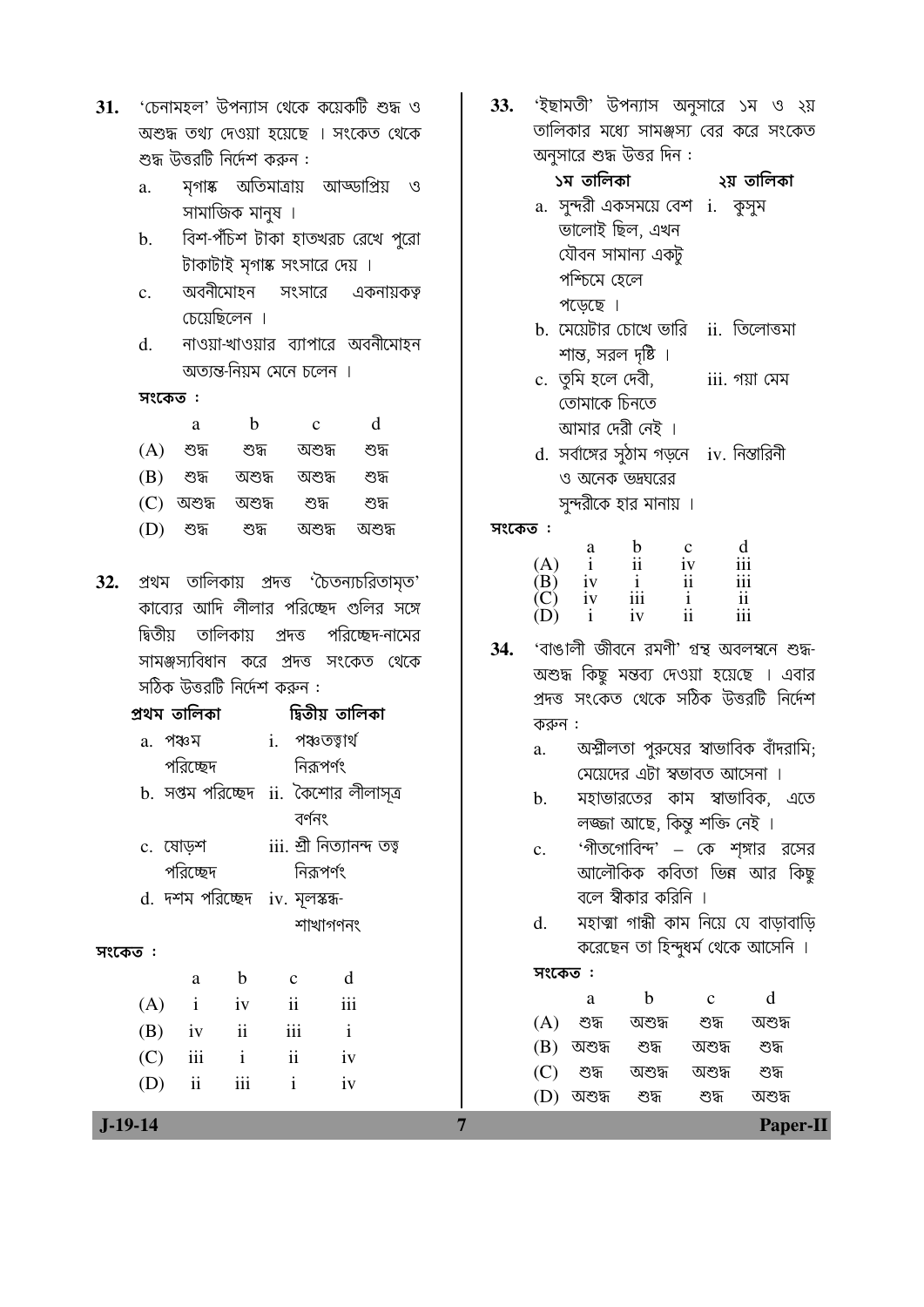- $35.$  প্রদত্ত দুটি তালিকায় 'কারাগার' নাটকের সংলাপ ও চরিত্রের নাম দেওয়া আছে । তালিকা দুটির মধ্যে সংগতি বিধান করে সংকেত থেকে সঠিক উত্তর নির্দেশ করুন :
	- a. ম্বৰ্গে আছে সোনার i. কঙ্কন নৌকা – কপালী তাব পাল
	- b. স্বৰ্গে আছে হীৱার ii. কীৰ্তিমান গাছ…..হীরার গাছে সোনার ফুল । .....
	- c. পজা কর ! আরতি কর iii. চন্দনা !.. কাকে ?
	- d. ... যাকে ভালোবাসি iv. দেবকী তাকে...

|          | a           | b            | $\mathbf{c}$ | d            |
|----------|-------------|--------------|--------------|--------------|
| $(A)$ ii |             | $\mathbf{i}$ | iii          | iv           |
|          | $(B)$ iv ii |              | $\mathbf{i}$ | iii          |
|          | $(C)$ iv ii |              | iii          | $\mathbf{i}$ |
|          | $(D)$ i iii |              | iv           | ii           |

- 'পোয়েটিক্স' থেকে একটি মন্তব্য ও তার 36. সমর্থনে যুক্তি প্রদর্শন করা হয়েছে । নীচের সংকেত থেকে সঠিক উত্তরটি নির্দেশ করুন :
	- মন্তব্য : কাহিনির যে সব অংশ মন্থর, যেখানে চরিত্র বা অভিপ্রায় উদ্ভাসিত হয় না সেখানেই ভাষারীতির বিস্তারিত <u>প্র</u>য়োগ হতে পারে ।
	- <mark>যক্তি</mark> :কেননা ঐশ্বর্যময় ভাষারীতি কাব্যের লক্ষ্যের পথে সহায়ক ।
	- (A) মন্তব্য শুদ্ধ যুক্তি অশুদ্ধ
	- (B) মন্তব্য ও যুক্তি দুই শুদ্ধ

**Paper-II** 

- (C) মন্তব্য ও যুক্তি দুই-ই অশুদ্ধ
- (D) মন্তব্য অশুদ্ধ কিন্তু যুক্তি শুদ্ধ

37. প্রথম তালিকায় প্রদত্ত উদ্ধতির সঙ্গে দ্বিতীয় তালিকার গল্পের সামঞ্জস্য – বিধান করে সংকেত থেকে সঠিক উত্তর নির্দেশ করুন :

#### প্ৰসঙ্গ গল্প

- a. 'এই মনে করছি ছুটির i. নিমগাছ ক-দিন একটু পাহাড়ে কাটিয়ে আসি'
- b. 'শোনো না, এই খোকা ii. কচিসংসদ ভবিষাতের আশা'
- c. বাড়ির পিছনে iii. টোপ আবর্জনার স্তপের মধ্যেই দাঁডিয়ে রইল সে
- d. দেখলাম সে নবাবী iv. পুন্নাম মেজাজের ঐতিহ্যটা অরাতিদমন মহারাজ এখনো বজায় রেখেছেন।

## সংকেত:

|              | a           | b              | $\mathbf{C}$ | d              |
|--------------|-------------|----------------|--------------|----------------|
|              |             | $(A)$ ii iii   | iv           | $\mathbf{i}$   |
|              | $(B)$ ii iv |                | $\mathbf{i}$ | iii            |
| $(C)$ iii ii |             |                | iv           | $\mathbf{i}$   |
|              |             | $(D)$ i iv iii |              | $\ddot{\rm n}$ |

- 38. "Bengal has no past, Bengal has no present, therefore Bengal has, must have a future" - 'আমরা ও তাঁহারা' প্রবন্ধে প্রাবন্ধিকের এই উপলব্ধি ঘটে –
	- $(A)$  প্রথম স্তবকে
	- (B) পঞ্চম স্তবকে
	- সপ্তম স্তবকে  $(C)$
	- (D) নবম স্তবকে
	-

 $\bf{8}$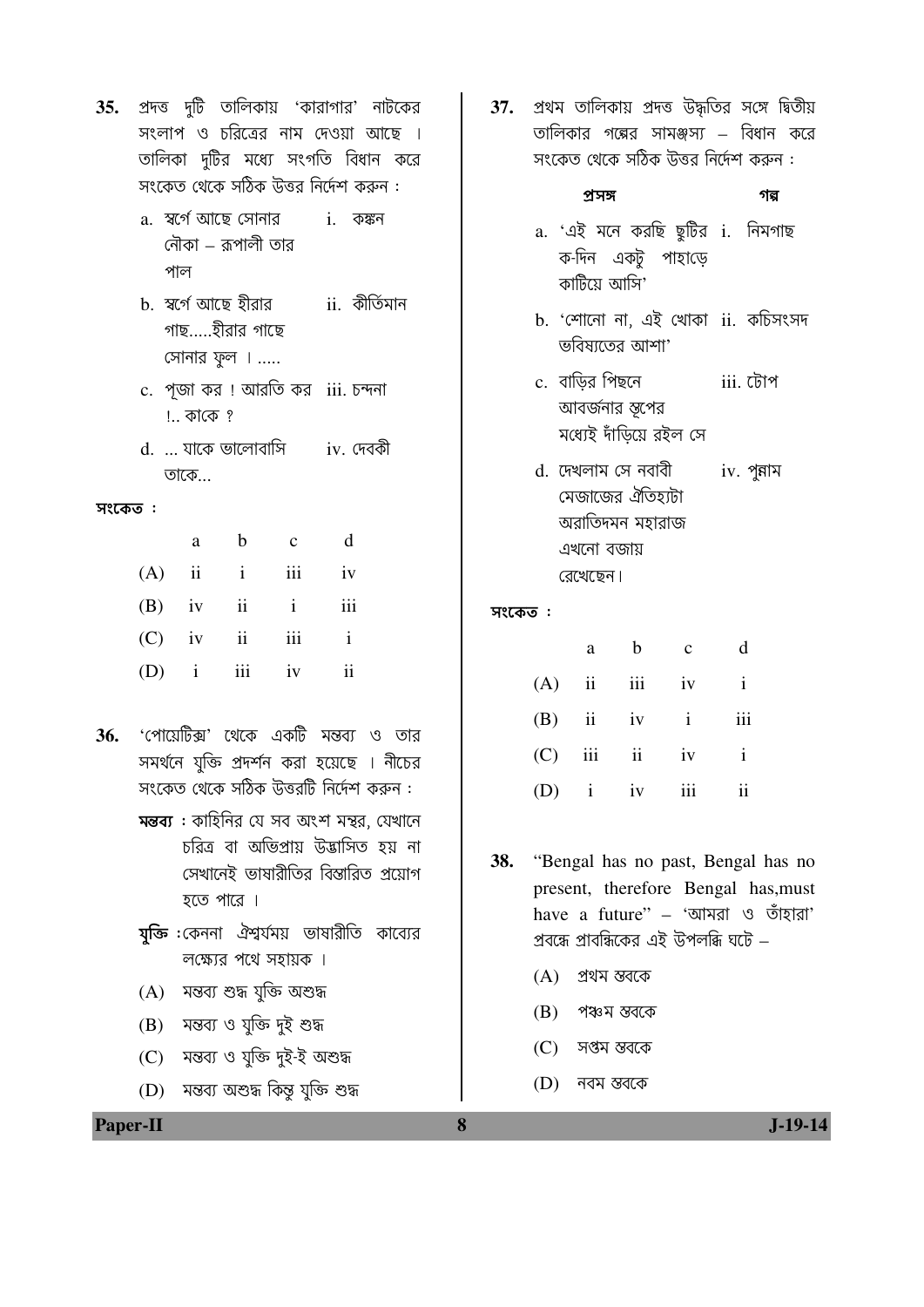| 39.                      | 'বাংলার ৱত' থেকে প্রদত্ত তথ্যের ভিত্তিতে<br>প্রথম তালিকার সঙ্গে দ্বিতীয় তালিকায়<br>সামঞ্জস্য বিধান করে প্রদত্ত সংকেত অবলম্বনে<br>সঠিক উত্তর নির্দেশ করুন : |                                                  |                                                                 | 40.    |                              |                                                                                                 |                                                  | প্রমথ চৌধুরীর 'সবুজপত্র' প্রবন্ধ অবলম্বনে<br>১ম তালিকায় প্রদত্ত রঙগুলির সঙ্গে ২য়<br>তালিকায় প্রদত্ত বিষয়গুলির সংগতি-বিধান<br>করে সংকেত থেকে সঠিক উত্তরটি নির্দেশ                             |                                                           |          |
|--------------------------|--------------------------------------------------------------------------------------------------------------------------------------------------------------|--------------------------------------------------|-----------------------------------------------------------------|--------|------------------------------|-------------------------------------------------------------------------------------------------|--------------------------------------------------|--------------------------------------------------------------------------------------------------------------------------------------------------------------------------------------------------|-----------------------------------------------------------|----------|
|                          | প্ৰথম তালিকা          দ্বিতীয় তালিকা                                                                                                                        |                                                  |                                                                 |        | করুন :<br>১ম তালিকা          |                                                                                                 |                                                  |                                                                                                                                                                                                  | ২য় তালিকা                                                |          |
| চেষ্টা                   | a. প্রাচীন দেবতা i. 'তোষলা' বা<br>আর হিন্দুর<br>দেবতায় একটা<br>মিটমাটের                                                                                     |                                                  | 'তুঁষতুষলি' ৱত ।                                                | সংকেত: | d. পীত                       | a. বেগুনি<br>b. লাল<br>c. नील                                                                   |                                                  | i. মৃত্যুর রঙ<br>$ii.$ পূর্নরাগের রঙ<br>iii. পূর্বরাগের রঙ<br>$iv.$ অনন্তের রঙ                                                                                                                   |                                                           |          |
| বিঁড়ে ।<br>কৌটা         | b. চৌকির উপরে  ii. আশ্বিন পুর্ণিমার<br>ডোল ও বেড়<br>$-$ ডালা ও<br>বেড়ের মধ্যে<br>শুয়োরের দাঁত<br>ও সিঁদুরের                                               | লক্ষ্মীৱত ।                                      |                                                                 | 41.    | (A)<br>(B)<br>(C)<br>(D)     | a<br>$\mathbf{i}$<br>iv<br>ii<br>iii                                                            | $\mathbf b$<br>iii<br>$\mathbf{i}$<br>iv i<br>ii | $\mathbf c$<br>$\overline{\mathbf{ii}}$<br>$\overline{\text{iii}}$<br>iv<br>নীচে একটি মন্তব্য এবং তার সমর্থনে যুক্তি<br>প্রদর্শন করা হয়েছে । প্রদত্ত সংকেত থেকে                                 | d<br>iv<br>$\overline{\mathbf{1}}$<br>iii<br>$\mathbf{i}$ |          |
|                          | c. প্ৰতিদিন পৌষ iii. রা'লদুৰ্গা ৱত ।<br>মাসের সকালে<br>মেয়েরা এই<br>ৱতটি করে ।                                                                              |                                                  |                                                                 |        |                              | শুদ্ধ উত্তরটি নির্দেশ করুন :<br>তাই গুণীভূতব্যঙ্গ্য ।                                           |                                                  | <b>মন্তব্য :</b> বাচ্য অর্থের সঙ্গে অন্বিত হয়ে<br>যেখানে ব্যঙ্গ্য অর্থ প্রকর্ষ লাভ করে                                                                                                          |                                                           |          |
| বহু<br>ইচ্ছায়           | d. মৃতবৎসা- iv. কুকুটীৱত করা<br>দোষনিবারন<br>এবং তেজশ্বী<br>সন্তানলাভের                                                                                      | হয় ।                                            |                                                                 |        | সংকেত ፡<br>(A)<br>(B)<br>(C) |                                                                                                 |                                                  | যুক্তি :  সমাসোক্তি ইত্যাদি অলংকারে তা-ই<br>হয় বলে এগুলোকে গুণীভূতব্যঙ্গ্য বলে ।<br>মন্তব্যটি শুদ্ধ কিন্তু যুক্তি অশুদ্ধ<br>মন্তব্যটি অশুদ্ধ কিন্তু যুক্তি শুদ্ধ<br>মন্তব্য ও যুক্তি দুইই শুদ্ধ |                                                           |          |
| সংকেত :                  |                                                                                                                                                              |                                                  |                                                                 |        | (D)                          |                                                                                                 |                                                  | মন্তব্য ও যুক্তি দুইই অশুদ্ধ                                                                                                                                                                     |                                                           |          |
| (A)<br>(B)<br>(C)<br>(D) | $\mathbf b$<br>$\rm{a}$<br>$\rm iii$<br>$\mathbf{i}$<br>$\rm ii$<br>iii<br>iv<br>$\mathbf{ii}$<br>iv<br>$\mathbf{i}$                                         | $\mathbf{C}$<br>iv<br>$\mathbf{i}$<br>iii<br>iii | d<br>$\rm ii$<br>iv<br>$\mathbf{i}$<br>$\overline{\mathbf{ii}}$ | 42.    | (A)<br>(B)<br>(C)            | পড়েছে যে-দূশ্যে তা হল:<br>একাদশ দৃশ্য<br>দ্বাদশ দৃশ্য<br>ত্রয়োদশ দৃশ্য<br>$(D)$ চতুৰ্দশ দৃশ্য |                                                  | 'নতুন ইহুদী' নাটকে দুইখ্যা ট্রামের তলায়                                                                                                                                                         |                                                           |          |
| $J-19-14$                |                                                                                                                                                              |                                                  |                                                                 | 9      |                              |                                                                                                 |                                                  |                                                                                                                                                                                                  |                                                           | Paper-II |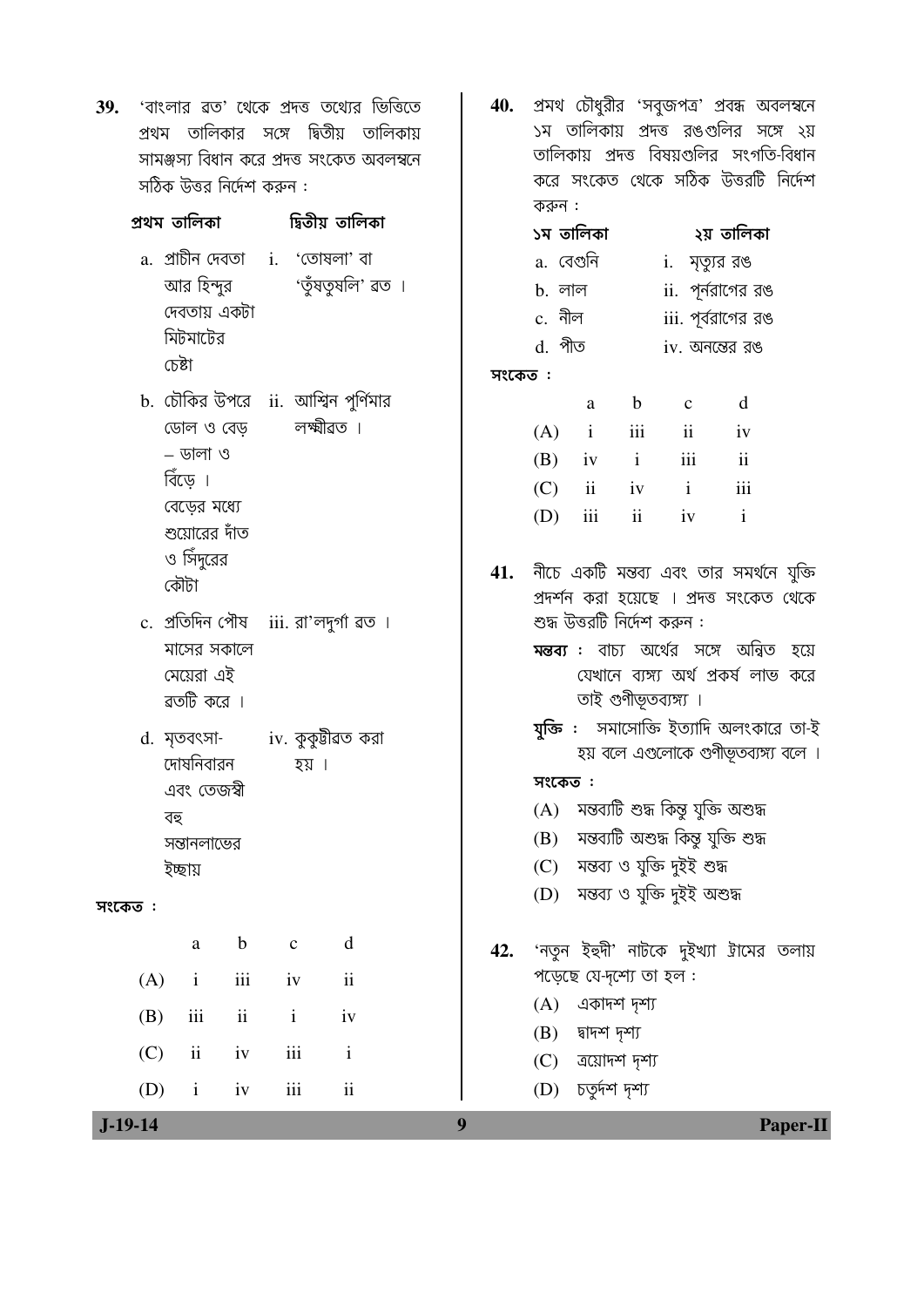| 43.     | তালিকায় প্রদত্ত মোহিতলালের<br>প্ৰথম                                                   | 46.     | নীচে শুদ্ধ ও অশুদ্ধ তথ্য দেওয়া হয়েছে ।                                               |
|---------|----------------------------------------------------------------------------------------|---------|----------------------------------------------------------------------------------------|
|         | গুন্থগুলির সঙ্গে দ্বিতীয় তালিকায় প্রদত্ত<br>প্রকাশ কালের সামুজ্য নির্ণয় করে সংকেত   |         | প্রদত্ত সংকেত থেকে সঠিক উত্তর নির্দেশ                                                  |
|         | অবলম্বনে সঠিক উত্তরটি চিহ্নিত করুন :                                                   |         | করুন :<br>'গুরু পুচ্ছিঅ জান' – কর্তৃকারকে<br>a.                                        |
|         |                                                                                        |         | শূন্য বিভক্তি                                                                          |
|         | a. কবি মধুসূধন i. ১৩৪০                                                                 |         | 'মতিএঁ ঠাকুরক পরিনিবিত্তা' –<br>b.                                                     |
|         | b. রবিপ্রদক্ষিণ ii. ১৩৫৪                                                               |         | কর্তৃকারকে 'এঁ' বিভক্তি                                                                |
|         | c. সাহিত্যবিতান iii. ১৩৫৬                                                              |         | 'ডোম্বীত আগলি নাহি চ্ছিনালী' –<br>$\mathbf{c}$ .                                       |
|         | d. আধুনিক iv. ১৩৪৯                                                                     |         | অপাদানে 'ত' বিভক্তি                                                                    |
|         | বাংলা সাহিত্য                                                                          |         | 'বেঢ়িল হাক পড়ই চৌদিস' –<br>d.                                                        |
| সংকেত : | b                                                                                      |         | অধিকরনে শূন্য বিভক্তি                                                                  |
|         | d<br>a<br>$\mathbf c$<br>iv iii<br>(A)<br>$\mathbf{i}$<br>$\overline{\textbf{ii}}$     |         | সংকেত:                                                                                 |
|         | $\overline{\mathbf{ii}}$<br>(B)<br>iii<br>$\mathbf{i}$<br>iv                           |         | $(A)$ a ও b শুদ্ধ                                                                      |
|         | ii iii iv i<br>(C)                                                                     |         | $(B)$ b ও c শুদ্ধ                                                                      |
|         | ii<br>iii<br>$\mathbf{i}$<br>(D)<br>iv                                                 |         | (C)<br>$c \vartheta d$ শুদ্ধ                                                           |
|         |                                                                                        |         | (D)<br>$d$ ও a শুদ্ধ                                                                   |
| 44.     | রবীন্দ্রনাথ 'সাহিত্যের সাত সাগরের নাবিক'                                               |         |                                                                                        |
|         | আখ্যা দিয়েছিলেন –                                                                     | 47.     | নীচে মধ্যভারতীয় আর্যভাষায় সপ্তমীর                                                    |
|         | (A) অমিয় চক্রবর্তীকে                                                                  |         | একবচনে সর্বনামের বিভক্তি '-স্মিন্'- এর                                                 |
|         | (B) প্রিয়নাথ সেনকে                                                                    |         | দেখানো হয়েছে ।<br>রূপান্তর<br>প্ৰদত্ত<br>্যস                                          |
|         | (C) বুদ্ধদেব বসুকে                                                                     |         | তালিকার সঙ্গে ২য় তালিকার সামঞ্জস্য-বিধান                                              |
|         | (D) লোকেন্দ্ৰনাথ পালিত-কে                                                              |         | করে সংকেত থেকে সঠিক উত্তর নির্দেশ                                                      |
| 45.     |                                                                                        |         | করুন :                                                                                 |
|         | নীচের মন্তব্যগুলোর মধ্যে শুদ্ধ ও অশুদ্ধ দুইই<br>আছে । প্রদত্ত সংকেত থেকে শুদ্ধ উত্তরটি |         |                                                                                        |
|         | নির্দেশ করুন :                                                                         |         | a. '-স্মিন্' > i. অর্ধমাগধী                                                            |
|         | বিবক্ষিতান্যপরবাচ্য-এর একটি বিভাগ<br>a.                                                |         | $\cdot$ -স্সিং'                                                                        |
|         | হচ্ছে সংলক্ষ্যক্রম ।                                                                   |         | b. '-শ্মিন্' ><br>ii. অশোক প্রাকৃতের                                                   |
|         | সংলক্ষ্যক্রমের একটি বিভাগ হচ্ছে<br>$\mathbf{b}$ .                                      |         | '-न्ग्रि'<br>দক্ষিণ-পশ্চিমা                                                            |
|         | রসধ্বনি ।                                                                              |         | c. '-স্মিন্' $>$ iii. পৌরসেনী<br>ʻ-ংসি'                                                |
|         | অবিবক্ষিতবাচ্যের একটি বিভাগ হচ্ছে<br>c.                                                |         | d. '-স্মিন্' > iv. মাহারাষ্ট্রী                                                        |
|         | অত্যন্ত তিরস্কত ।                                                                      |         | '-ম্হি'                                                                                |
|         | আসলে ভাবধ্বনি হচ্ছে অভিধামূলক ।<br>d.                                                  |         |                                                                                        |
|         | সংকেত:                                                                                 | সংকেত : |                                                                                        |
|         | $\mathbf b$<br>d<br>$\mathbf{C}$<br>a                                                  |         | $\mathbf b$<br>d<br>$\mathbf C$<br>a<br>iii<br>$\mathbf{i}$<br>$\overline{\mathbf{u}}$ |
|         | (A)<br>শুদ্ধ<br>অশুদ্ধ<br>শুদ্ধ<br>অশুদ্ধ                                              |         | (A)<br>iv<br>iii<br>ii<br>$\mathbf{i}$<br>(B)<br>iv                                    |
|         | (B)<br>অশুদ্ধ<br>শুদ্ধ<br>অশুদ্ধ<br>শুদ্ধ<br>(C)<br>শুদ্ধ<br>অশুদ্ধ<br>শুদ্ধ<br>শুদ্ধ  |         | $\rm iii$<br>ii<br>$\mathbf{i}$<br>(C)<br>iv                                           |
|         | $(D)$ অশুদ্ধ<br>শুদ্ধ<br>অশুদ্ধ<br>অশুদ্ধ                                              |         | $\rm ii$<br>(D)<br>iii<br>iv<br>$\mathbf{i}$                                           |
|         |                                                                                        |         |                                                                                        |

Paper-II

 $10$ 

 $J-19-14$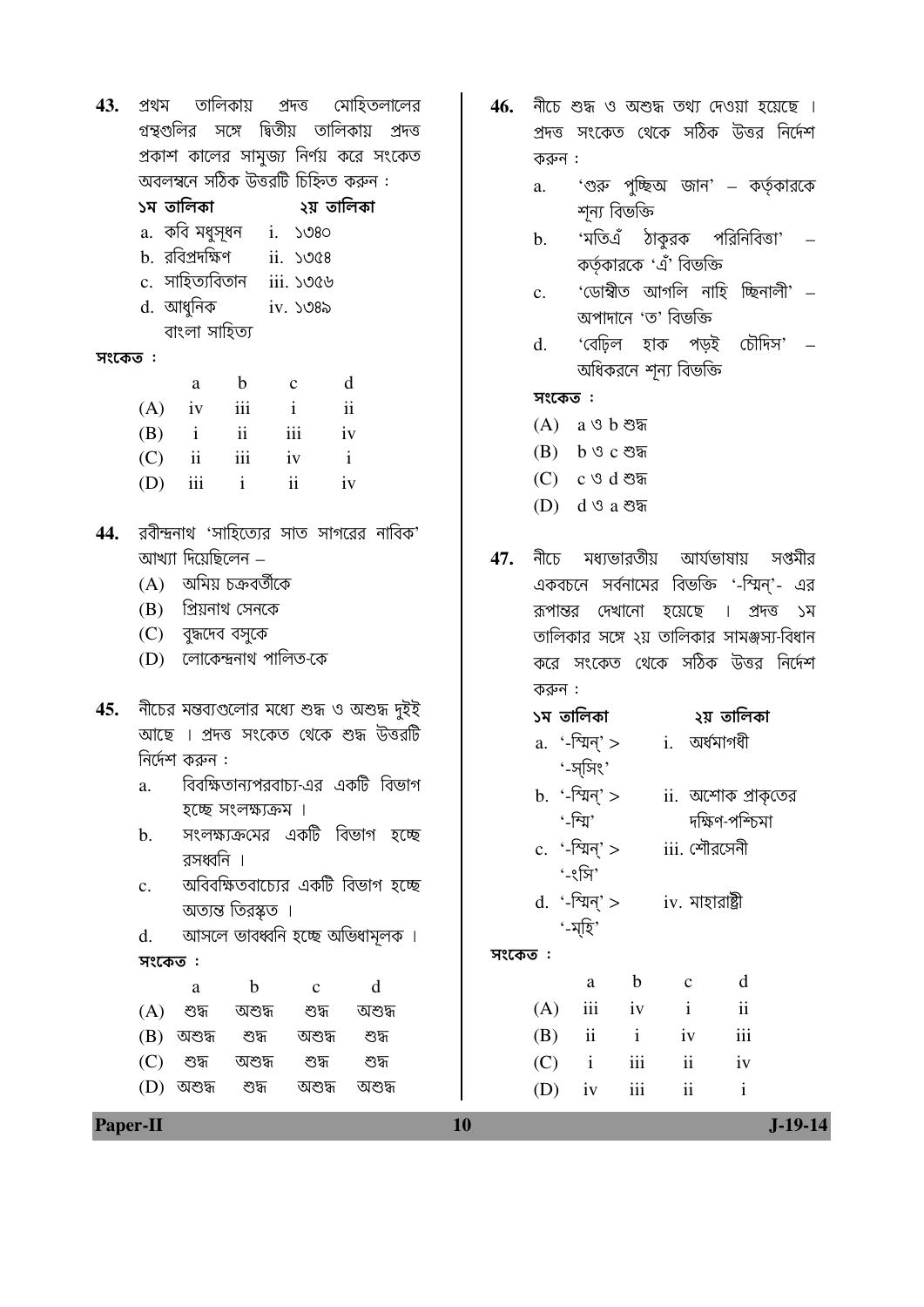- 48. নীচে একটি মন্তব্য এবং তার সমর্থনে যুক্তি প্রদর্শিত হয়েছে । সংকেত থেকে সঠিক উত্তরটি নির্দেশ করুন ।
	- মন্তব্য : শব্দাৰ্থ-পরিবর্তন ধ্বনি-পরিবর্তন সাপেক্ষ, একথা সত্য । তবে ধ্বনিপরিবর্তন সবসময় শব্দার্থ-পরিবর্তন সাপেক্ষ নাও হতে পারে ।
	- যুক্তি : 'রাসগৃহ' শব্দ থেকে ধ্বনি পরিবর্তনের ফলে জাত 'বাসর শব্দটি অর্থ সংক্রমের ফলে হয়েছে, সদ্যবিবাহিত বরবধূ থাকার ঘর।'

- $(A)$  মন্তব্য ও যুক্তি দুইই শুদ্ধ
- $(B)$  মন্তব্য অশুদ্ধ, যুক্তি শুদ্ধ
- (C) মন্তব্য ও যুক্তি দুইই অশুদ্ধ
- (D) মন্তব্য শুদ্ধ, যুক্তি অশুদ্ধ
- $49.$  'সাধনা' পত্রিকায় প্রকাশিত 'শৈশবসন্ধ্যা' কবিতাটির যে-কটি ছত্র গ্রন্থে বর্জিত হয়, – তা হল:
	- $(A)$   $\rightarrow$   $\mathbb{\hat{E}}$
	- $(B)$  >8  $\overline{\mathbb{G}}$
	- $(C)$   $\forall$   $\theta$
	- $(D)$   $\forall$   $\sqrt[3]{6}$
- 50. 'সোনারতরী'-র যে-কবিতার বিতর্ক সূত্রে রবীন্দ্রনাথকে প্রতিপাদপত্র লিখতে হয়েছিল এই মর্মে যে, তাঁর বিদ্রুপের লক্ষ্য চন্দ্রনাথ বসু নন  $-$ 
	- $(A)$  পরশপাথর
	- $(B)$  গাজভঙ্গ
	- (C) দুৰ্বোধ
	- (D) হিং টিং ছট্